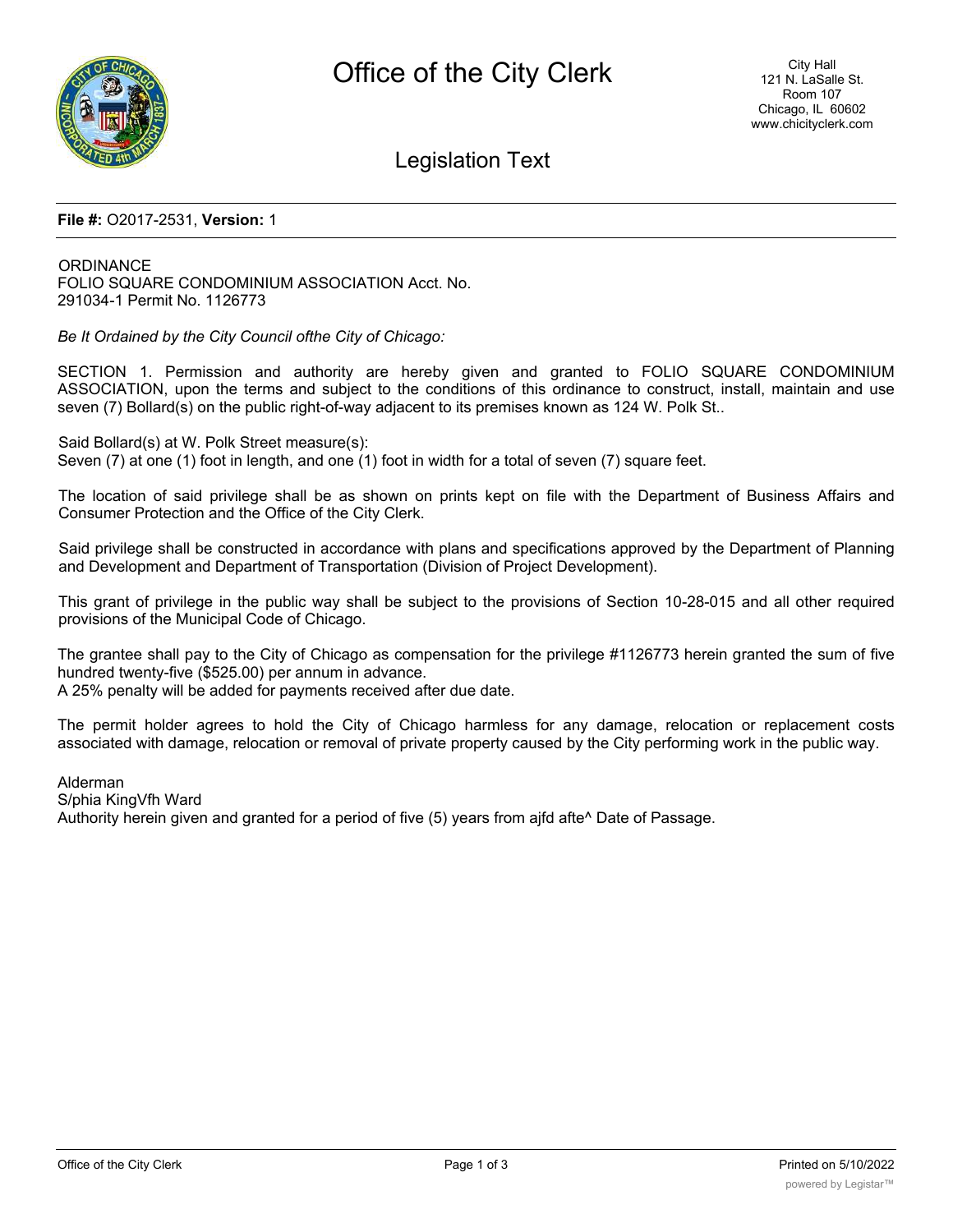Page 1

(Page 2 of 6)

Department of Business Affairs and Consumer Protection Small Business Center - Public Way Use Unit City Mall - 121 N. LaSalle Street, Room 800 • Chicago, IL 60602 312-74-GOB1Z/3I2-744-6249 • (.312) 744-1944 (TTY) littp://www.citvol'chicago.org/hacp <http://www.citvol'chicago.org/hacp>

**03/29/2017**

Alderman Sophia King Ward # 04 City of Chicago City Hall, Room 305 121 North LaSalle Street Chicago, Illinois 60602

## **Re: An ordinance to use and maintain a portion of the public right-of-way for seven (7) bollard(s) for FOLIO SQUARE CONDOMINIUM ASSOCIATION, adjacent to the premises known as 124 W. Polk St..**

## **Dear Alderman Sophia King:**

The applicant referenced above has requested the use ofthe public right-of-way for a bollard's). An ordinance has been prepared by the Department of Business Affairs and Consumer Protect ion - Small Business Center -Public Way Use Unit for presentation to the City Council. Because this request was made for properties located in your ward, as approved by you as per the attached, I respectfully request that you introduce the attached ordinance at the next City Council meeting.

If you have any questions regarding this ordinance, please contact Anthony Bertuca at (312) 744-5506.